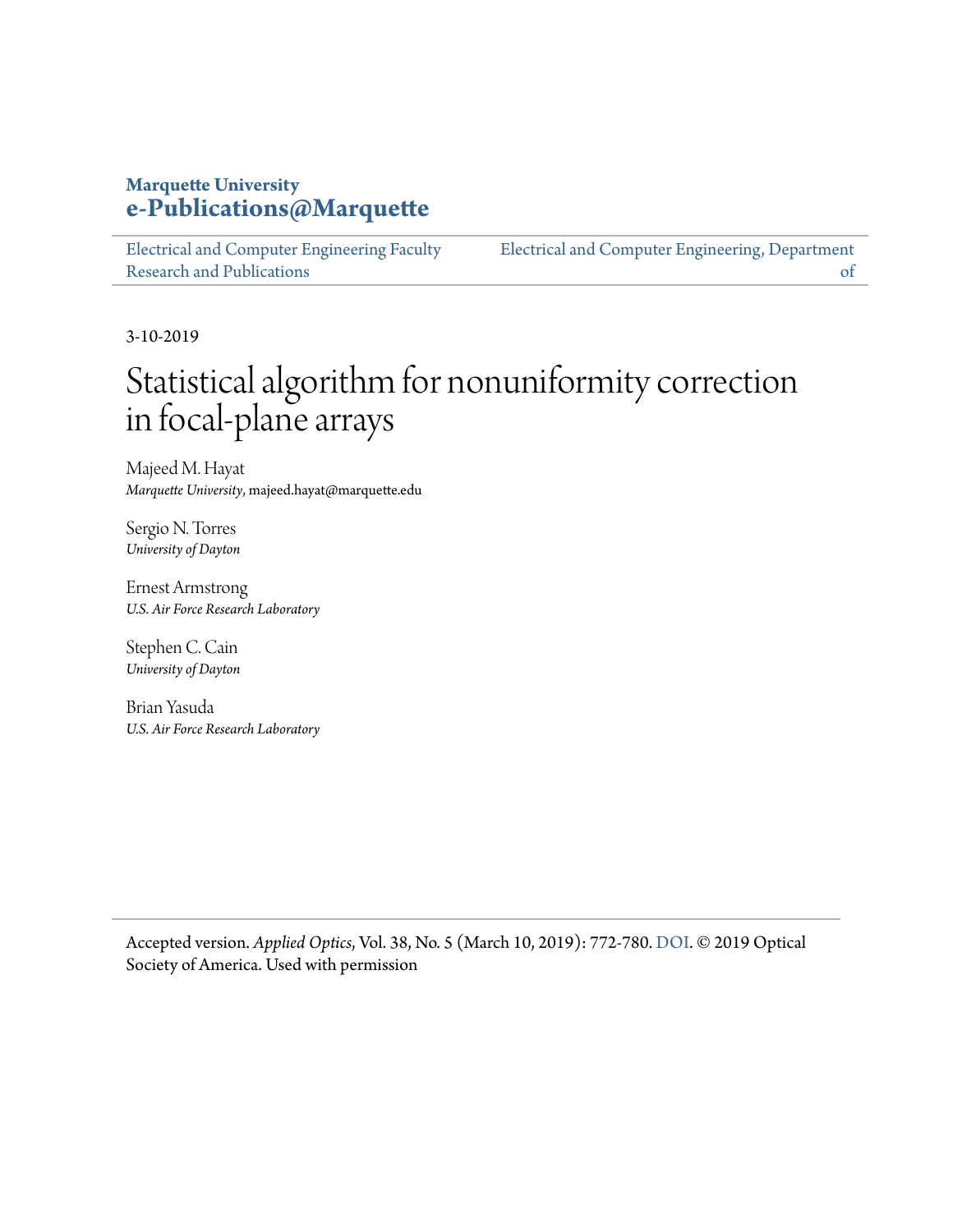**Marquette University**

## **e-Publications@Marquette**

## *Electronical and Computer Engineering Faculty Research and Publications/College of Engineering*

*This paper is NOT THE PUBLISHED VERSION;* **but the author's final, peer-reviewed manuscript.** The published version may be accessed by following the link in the citation below.

*Applied Optics*, Vol. 38, No. 5 (3/10/2019): 772-780[. DOI.](https://dx.doi.org/10.1364/AO.38.000772) This article is © Optical Society of America and permission has been granted for this version to appear in [e-Publications@Marquette.](http://epublications.marquette.edu/) Optical Society of America does not grant permission for this article to be further copied/distributed or hosted elsewhere without the express permission from Optical Society of America.

# Statistical algorithm for nonuniformity correction in focal-plane arrays

Majeed M. Hayat University of Dayton Sergio N. Torres University of Dayton Ernest Armstrong U.S. Air Force Research Laboratory Stephen C. Cain University of Dayton Brian Yasuda U.S. Air Force Research Laboratory

## Abstract

A statistical algorithm has been developed to compensate for the fixed-pattern noise associated with spatial nonuniformity and temporal drift in the response of focal-plane array infrared imaging systems. The algorithm uses initial scene data to generate initial estimates of the gain, the offset, and the variance of the additive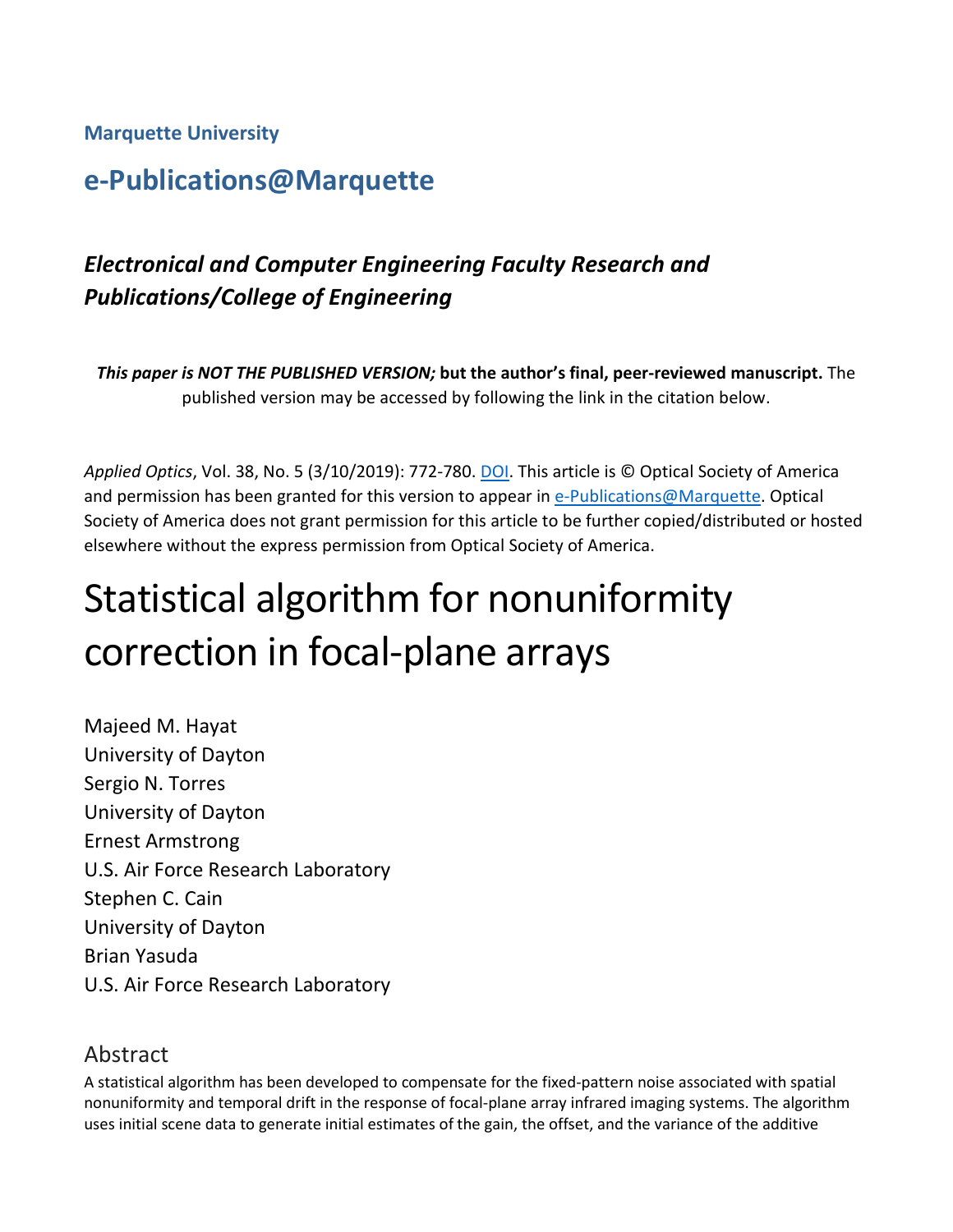electronic noise of each detector element. The algorithm then updates these parameters by use of subsequent frames and uses the updated parameters to restore the true image by use of a least-mean-square error finiteimpulse-response filter. The algorithm is applied to infrared data, and the restored images compare favorably with those restored by use of a multiple-point calibration technique.

## 1. Introduction

The performance of focal-plane array (FPA) infrared imaging systems is known to be strongly affected by the spatial nonuniformity in the photoresponse of the detectors in the array. This nonuniformity results in a spatial pattern superimposed on the infrared image that reduces the resolving capability of the FPA imaging system. $[1]$ - $[3]$  What makes this problem even more challenging is that the spatial nonuniformity varies slowly in time. $[4]$  For instance, external conditions, such as the surrounding temperature, variation in the transistor bias voltage, and the time-dependent nature of the object irradiance, can cause the gain and the offset of each detector to drift slowly and randomly in time. The task of any nonuniformity correction (NUC) algorithm is to compensate for the spatial nonuniformity and update the compensation as needed to account for the temporal variation in the detectors' responses.

Numerous NUC techniques have been reported in the literature. These techniques can be grouped into two main categories. The first category consists of NUC methods that rely on calibrating the FPA at distinct temperatures by use of flat-field data generated from a black-body radiation source[.\[1\]](https://www.osapublishing.org/ao/fulltext.cfm?uri=ao-38-5-772&id=60204#ref1)[,\[5\],](https://www.osapublishing.org/ao/fulltext.cfm?uri=ao-38-5-772&id=60204#ref5)[\[6\]](https://www.osapublishing.org/ao/fulltext.cfm?uri=ao-38-5-772&id=60204#ref6) Typically, calibration of the FPA often requires stopping the normal operation of the camera for the duration of the calibration. The second category consists of techniques that are scene based and require no calibration of the FPA. Scribner *et al*[.\[3\],](https://www.osapublishing.org/ao/fulltext.cfm?uri=ao-38-5-772&id=60204#ref3)[\[7\]](https://www.osapublishing.org/ao/fulltext.cfm?uri=ao-38-5-772&id=60204#ref7) developed a least-mean-square-based (LMSbased)-NUC technique that resembled adaptive temporal high-pass filtering. By adjusting the time constant of the filter, they used their algorithm to reduce the spatial noise caused by offset nonuniformity (the gain correction was performed separately). The effectiveness of their algorithm relies on the presence of motion in the image. A neural-network implementation of the adaptive LMS algorithm was also developed[.\[8\]](https://www.osapublishing.org/ao/fulltext.cfm?uri=ao-38-5-772&id=60204#ref8) Narendra and Foss[,\[9\]](https://www.osapublishing.org/ao/fulltext.cfm?uri=ao-38-5-772&id=60204#ref9) and more recently, Harris *et al*.[,\[10\]](https://www.osapublishing.org/ao/fulltext.cfm?uri=ao-38-5-772&id=60204#ref10)[,\[11\]](https://www.osapublishing.org/ao/fulltext.cfm?uri=ao-38-5-772&id=60204#ref11) developed algorithms that continually compensate for the offset and the gain nonuniformity by using the concept of constant statistics, which postulates that the statistics (mean and variance) of the irradiance do not vary from detector to detector. The algorithm reported by Harris *et al*[.\[11\]](https://www.osapublishing.org/ao/fulltext.cfm?uri=ao-38-5-772&id=60204#ref11) subtracts the estimated detector offset (estimated by a moving windowed time average of the detector voltage) and then normalizes the outcome by the detector gain (measured by a windowed *L*<sub>1</sub> norm of the voltage). Their method is motivated by clues from neurobiological (linear and nonlinear) adaptation. Using simulated data, they showed that their method compares well with the results obtained with Scribner's LMS algorithm[.\[7\]](https://www.osapublishing.org/ao/fulltext.cfm?uri=ao-38-5-772&id=60204#ref7)

Cain *et al*[.\[12\]](https://www.osapublishing.org/ao/fulltext.cfm?uri=ao-38-5-772&id=60204#ref12) considered a Bayesian approach to NUC and developed a maximum-likelihood algorithm that jointly estimates the high-resolution image, the detectors' parameters, and any possible spatial shift (arising from motion or vibration). The algorithm relies on the assumption that the image has Poissonian statistics and that the detector response is nonlinear. The performance of the maximumlikelihood algorith[m\[12\]](https://www.osapublishing.org/ao/fulltext.cfm?uri=ao-38-5-772&id=60204#ref12) was shown to be comparable, in certain cases, to the performance of twopoint calibration NUC. The algorithm is computationally extensive, and it is intended for cases in which only a few frames of data are available.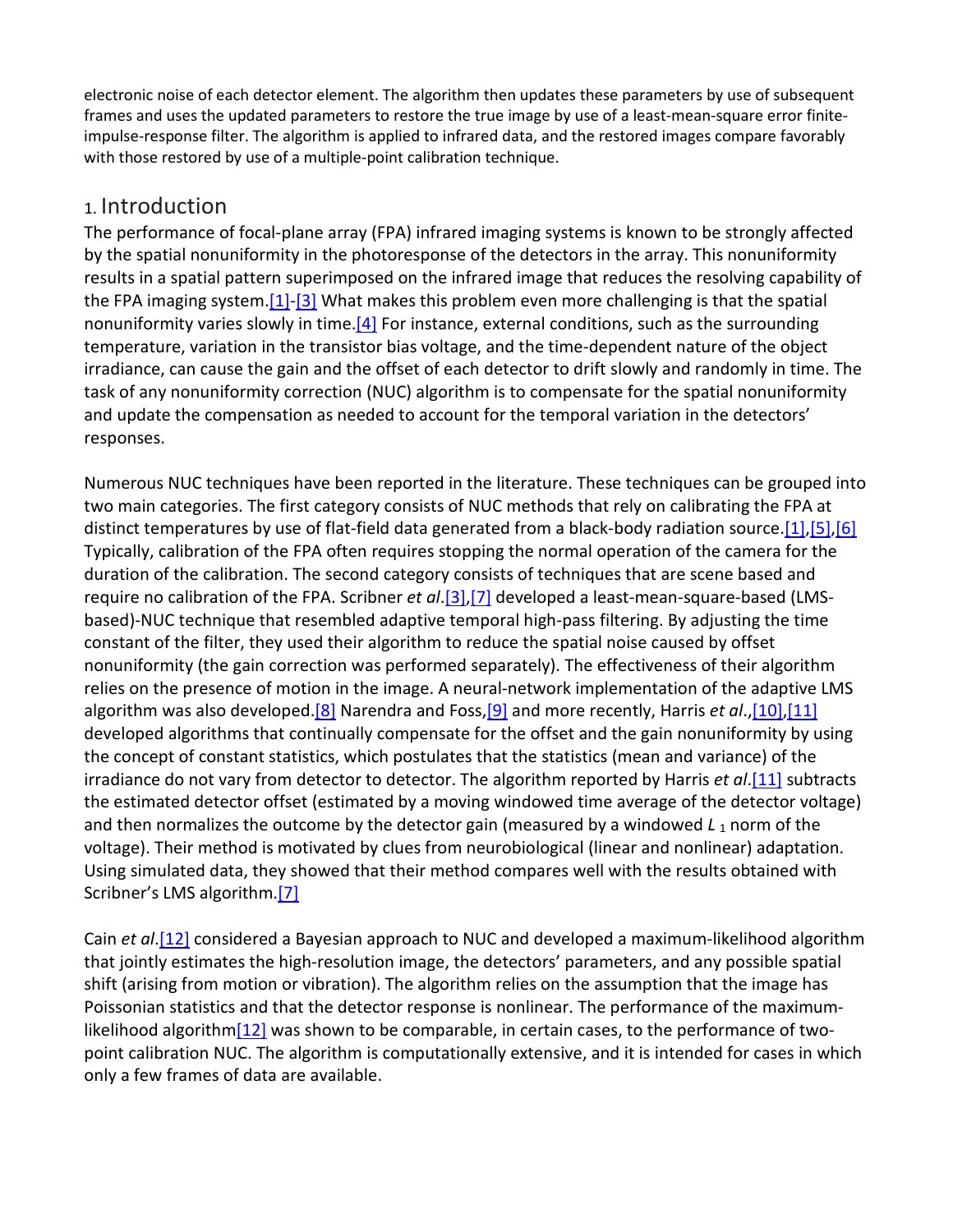In this paper we develop a statistical algorithm that adaptively performs NUC, using the scene data. The correction is performed by a finite-impulse-response (FIR) LMS filter (i.e., a discrete-time Wiener filter) that involves current estimates of the gain, the offset, and the variance of the additive electronic noise. The model assumes a linear detector response and irradiance at each detector that is a uniformly distributed random variable. The gain, the offset, and the variance of the additive noise are all assumed to be time varying but approximately constant within certain blocks of time. As a new block of scenes is captured, the Wiener filter adapts itself to it by statistical extraction of the changes in the detector parameters and electronic noise. We applied the algorithm to data acquired by using an Amber FPA camera and were able to achieve NUC results that compare favorably with those obtained by using a multiple-point calibration method.

## 2. Model

In many applications sensors are operated in a range of irradiance within which detectors exhibit linear input–output characteristics. In this paper we adopt the following statistical linear model for the detector response. For the (*i*, *j*)th detector in the array, and at time *n*, the measured signal (detector response) *Y ij*(*n*) is given by the approximate linear relation

(1) 
$$
Y_{ij}(n) = A_{ij}(n)X_{ij}(n) + B_{ij}(n) + N_{ij}(n)
$$
,

where *A ij*(*n*) is the gain associated with (*i*, *j*)th detector at time *n*, *B ij*(*n*) is an offset voltage term, and *X ij*(*n*) is the irradiance collected by the detector during the integration time. For ease of notation the subscript *ij* is dropped from all the quantities with the understanding that all operations are performed on a pixel-by-pixel basis. The term *N*(*n*) represents additive electronic noise that is modeled by a zeromean Gaussian random variable that is statistically independent of the noise in other detectors. For simplicity it is assumed that the noise *N*(*n*) is independent of the irradiance *X*(*n*); however, information from black-body-radiation data shows a weak correlation between the noise variance and the irradiance.

The dependence of the gain and the offset on *n* is used to capture the temporal variation (or drift) in the parameters of the detector response. The gain and the offset are assumed to be statistically independent of the irradiance and the noise. We assume that, for each *n*, the collected irradiance *X*(*n*) is a uniformly distributed random variable in some range [x <sub>min</sub>, x <sub>max</sub>] constituting the range (common to all detectors) of possible irradiance levels prior to saturation. This assumption merely states that no *a priori* information on the scene is available other than the fact that it is in a certain range. It is also assumed that the temporal correlation in the irradiance is known {i.e., the autocorrelation function E[*X*(*l*)*X*(*m*)] is assumed to be known}. In the examples considered in this paper, we obtained good correction by simply assuming that *X*(*l*) and *X*(*m*) are uncorrelated for *l* ≠ *m*. The algorithm operates on an individual detector independently of all other detectors. Knowledge of the spatial statistics of the irradiance is therefore not required.

## 3. Description of the Algorithm

We first give a brief description of the algorithm. Suppose that an initial set of data corresponding to *n* in the range -*n*  $_p \le n \le -1$  is used to generate estimates of the model parameters at time  $n = 0$ , i.e., for a given detector estimates of *A*(0), *B*(0), and σ*<sup>N</sup>*,0 <sup>2</sup> are available. These parameters are assumed to be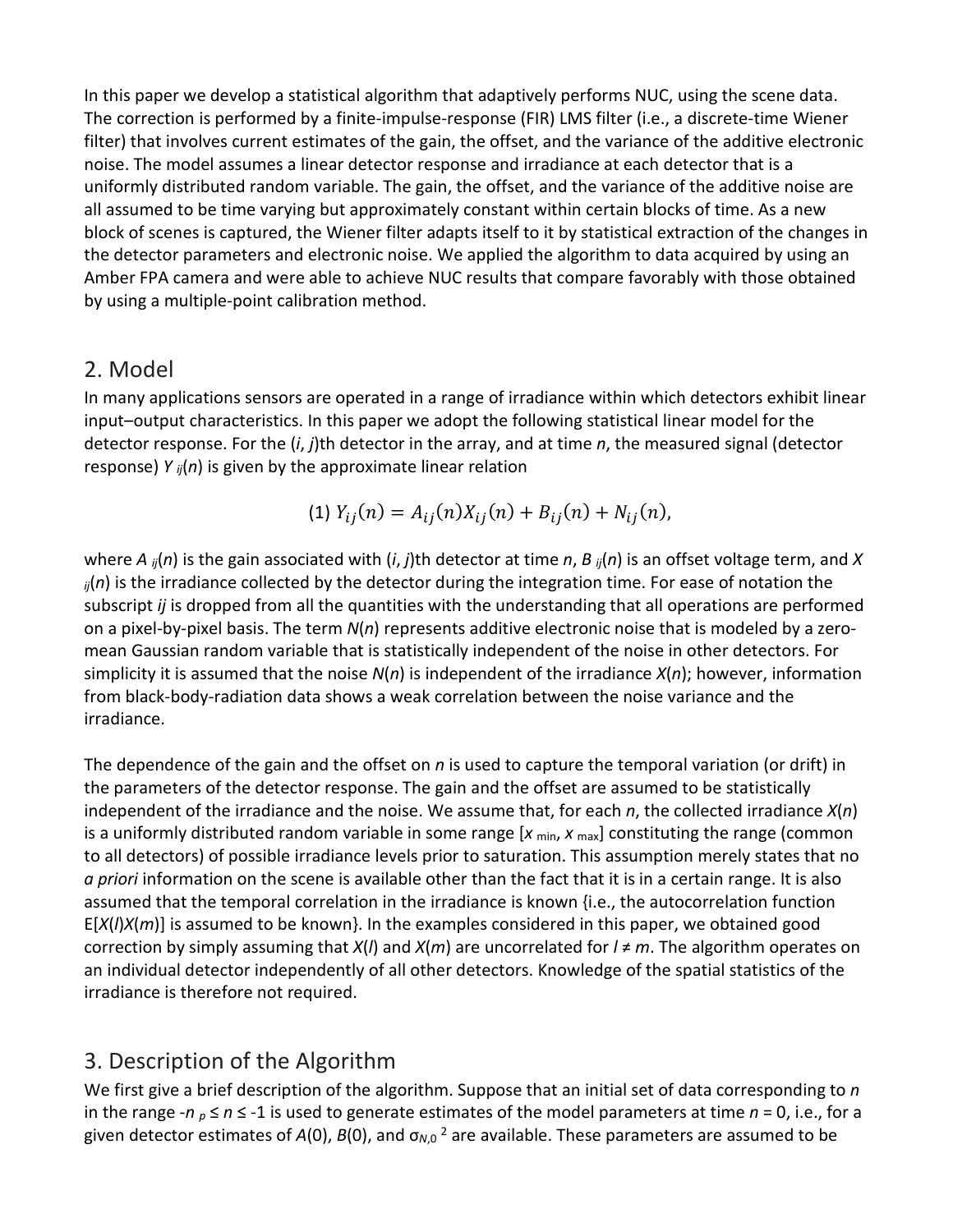almost constant within the block of frames  $0 \le n \le n_b$  and are denoted by A  $_0$ , B  $_0$ , and  $\sigma_{N,0}$ <sup>2</sup>, respectively. The choice of the block length *n <sup>b</sup>* depends on how frequently adjustments to the estimated model parameters are required, which in turn depends on the type of the FPA and prior knowledge of the level of drift of the parameters. On the other hand, the required number of frames in the initial data, *n <sup>p</sup>*, must be large enough to yield statistical stability and yet allow fast processing. Specific choices of *n <sup>p</sup>* and *n <sup>b</sup>* are given in Section 4.

The initial parameters A  $_0$ , B  $_0$ , and  $\sigma_{N,0}$ <sup>2</sup> can then be used in the design of a linear LMS estimate of  $X(n)$ , denoted by  $\hat{X}(n)$ , in the block of frames  $0 \le n \le n_b$ . The output of the linear LMS estimator  $\hat{X}(n)$  is a weighted sum of the current scene *Y*(*n*) and the past *L* - 1 frames, where *L* ≥ 1 is a fixed parameter and is chosen on the basis of the knowledge of the temporal correlation of the irradiance.

For the next block of frames,  $n_b < n < 2n_b$ , the updated parameters  $A_1$ ,  $B_1$ , and  $\sigma_{N,1}$ <sup>2</sup> must be computed by use of the gain and the offset from the previous block *and* from the scene data from the tail of the previous block in the range  $n_b$  -  $n_p \le n \le n_b$  - 1. A new LMS filter is then designed to generate  $\hat{X}(n)$  in the block of frames indexed by  $n_b \le n < 2n_b$ , and so on.

There are therefore two interrelated operations involved in the algorithm: the periodic updating of the model parameters and the frame-by-frame estimation (restoration) of the signal. A block diagram of the algorithm is shown in Fig. [1.](https://www.osapublishing.org/ao/fulltext.cfm?uri=ao-38-5-772&id=60204#F1) We now give a more detailed description of the algorithm.

#### A. Initial Parameter Estimation

An initial estimate of the parameters *A* <sub>0</sub>, *B* <sub>0</sub>, and σ<sub>*N*,0</sub><sup>2</sup> must be obtained from a rich set of data. Rich data consist of a sequence of frames for which the signal *X*, in each detector, varies in the range [*x* min, *x*  $_{\text{max}}$ ] common to all other detectors in the array. One way to generate such rich data is to expose the camera to a scene containing warm and cold objects and then move the camera in such a way that all detectors are eventually exposed to the same high and low levels of irradiance. Let

$$
Y_{max}^{(0)} \triangleq \max_{-n_p \leq n \leq -1} \{Y(n)\}, Y_{min}^{(0)} \triangleq \min_{-n_p \leq n \leq -1} \{Y(n)\}.
$$

By equating the values of  $Y(0)$ max and the  $Y(0)$ min to the maximum and the minimum, respectively, of Eq.  $(1)$  and ignoring the noise term, we obtain

(2) 
$$
Y_{max}^{(0)} \approx A_0 \max_{-n_p \le n \le -1} \{X(n)\} + B_0
$$
,  
(3)  $Y_{min}^{(0)} \approx A_0 \min_{-n_p \le n \le -1} \{X(n)\} + B_0$ .

By assuming that the range of temperatures used to generate the initial data is sufficiently large {i.e., comparable to [*x* min, *x* max]} and that all detectors are eventually exposed to the same range of irradiance, we obtain

$$
\max_{-n_p \le n \le -1} \{X(n)\} \approx x_{\max}, \min_{-n_p \le n \le -1} \{X(n)\} \approx x_{\min},
$$

for all detectors. The parameters  $A_0$  and  $B_0$  are then readily computed from expressions [\(2\)](https://www.osapublishing.org/ao/fulltext.cfm?uri=ao-38-5-772&id=60204#fd2) and [\(3\)](https://www.osapublishing.org/ao/fulltext.cfm?uri=ao-38-5-772&id=60204#fd3) as

$$
(4) A_0 = \frac{Y_{max}^{(0)} - Y_{min}^{(0)}}{x_{max} - x_{min}},
$$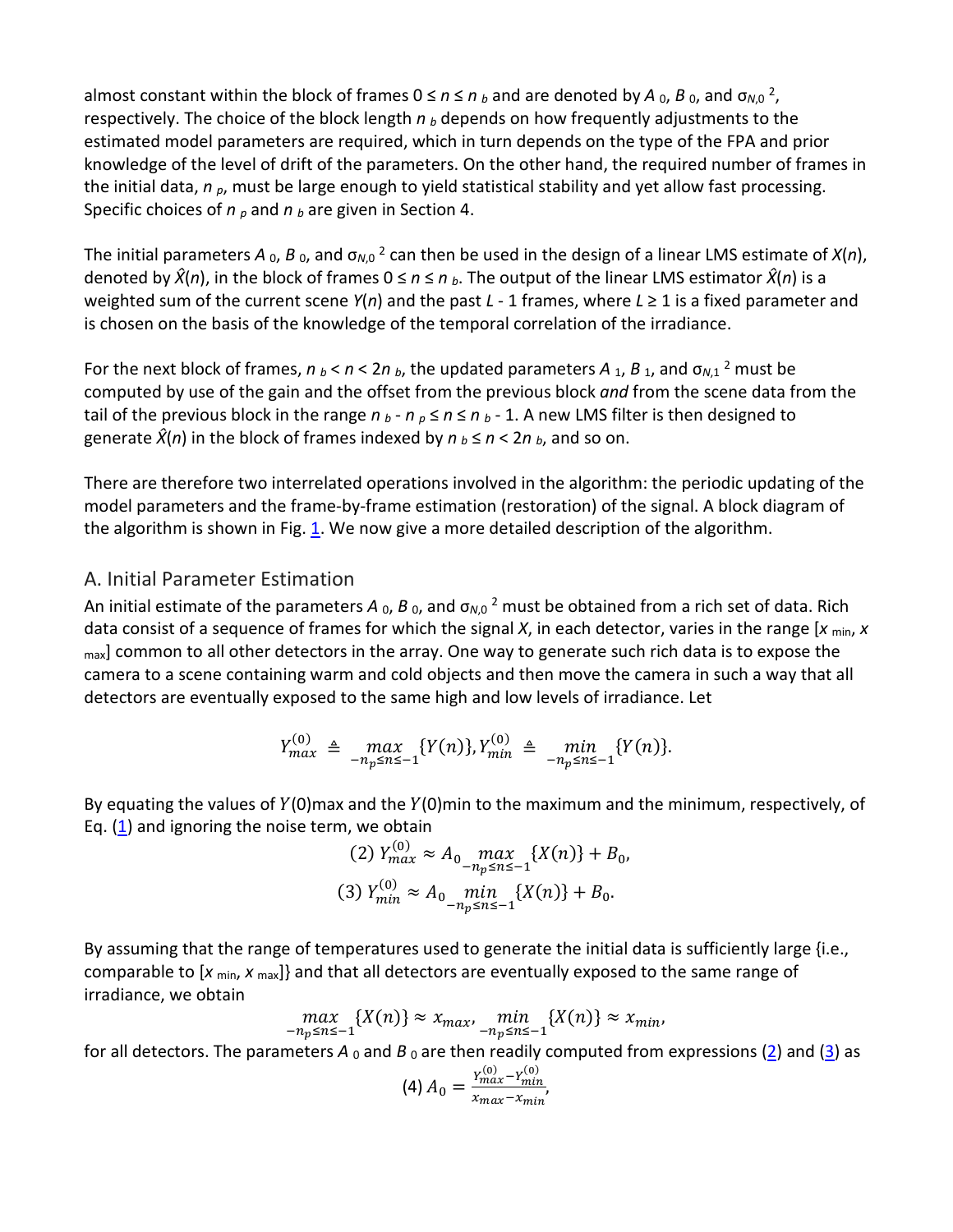$$
(5) B_0 = Y_{max}^{(0)} - A_0 x_{max}.
$$

To obtain an estimate of σ*<sup>N</sup>*,0 2, we consider the one-step difference signal *D*(*n*) ≜ *Y*(*n*) - *Y*(*n* - 1). Because the temporal variation in the irradiance is typically much slower than the variation in noise, we obtain

$$
D(n) \approx N(n) - N(n-1).
$$

Hence σ*<sup>N</sup>*,0 <sup>2</sup> can be estimated as one half of the sample variance of the difference signal *D*(*n*):

(6) 
$$
\sigma_{N,0}^2 = \frac{1}{2} \frac{1}{n_p} \sum_{n=-n_p}^{-1} \left[ D(n) - D(0) \right]^2
$$
,

where  $\hat{D}(0)$  is the sample mean of the difference signal associated with the initial data, given by

$$
D(0) \triangleq \frac{1}{n_p} \sum_{n=-n_p}^{-1} D(n) .
$$

#### B. Design of the Least-Mean-Square Filter

Suppose that estimates of the parameters  $A_k$ ,  $B_k$ , and  $\sigma_{N,k}$ <sup>2</sup> are available and are to be used in designing a linear FIR filter with *L* coefficients that are subject to minimizing the mean-squared error. More precisely, let  $W(k) = [w(k)_1 \dots w(k)_k]$  be a vector of *L* coefficients representing the FIR filter. A linear estimate of *X*(*n*) can be obtained as

$$
(7) X(n) = \sum_{i=n-L+1}^{n} w(k)_{i} Y(i) + \beta,
$$

=−+1 where β is a term making Eq. ([7\)](https://www.osapublishing.org/ao/fulltext.cfm?uri=ao-38-5-772&id=60204#fd7) an unbiased estimator. The filter parameters **W**(*k*) and β are chosen to minimize the mean-squared error defined by

$$
E\left[\left(\hat{X}(n)-X(n)\right)^2\right].
$$

This LMS linear filter (or discrete-time Wiener filter) can be obtained by solution of the Wiener–Hopf equations associated with the minimization,  $[13]$  and the optimal filter coefficients are given by

$$
\begin{aligned} \n\textbf{(8)}\mathbf{W}(k) &= \mathbf{C}_{YY}(k)^{-1}\mathbf{C}_{XY}(k),\\ \n\textbf{(9)}\ \beta &= \mu_X - (A_k\mu_X + B_k) \sum_{i=1}^L w(k)_i, \n\end{aligned}
$$

=1 where **C** *YY*(*k*) is the data covariance matrix, **C** *XY*(*k*) is the cross covariance of the signal and the data, and  $\mu_X$  is the mean signal and is given by 0.5( $x_{\text{max}} + x_{\text{min}}$ ). For the model considered in Eq. [\(1\)](https://www.osapublishing.org/ao/fulltext.cfm?uri=ao-38-5-772&id=60204#fd1) the above covariances are

$$
(10) C_{XY}(k) = C_{XX}(k) A_k,
$$

$$
(11) C_{YY}(k) = A_k^2 C_{XX}(k) + \sigma_{N,k}^2 \mathbf{I},
$$

where **I** is the *L* × *L* identity matrix and **C**  $xx(k)$  is the covariance matrix of the vector  $[X(n - L + 1), ...,$ *X*(*n*)]′.

In the special case when *L* = 1, the LMS filter simplifies to

$$
\mathbf{W}(k) = \frac{A_k \sigma_X^2}{A_k^2 \sigma_X^2 + \sigma_{N,k}^2}
$$

$$
\beta = \mu_X - w(k)(A_k \mu_X + B_k),
$$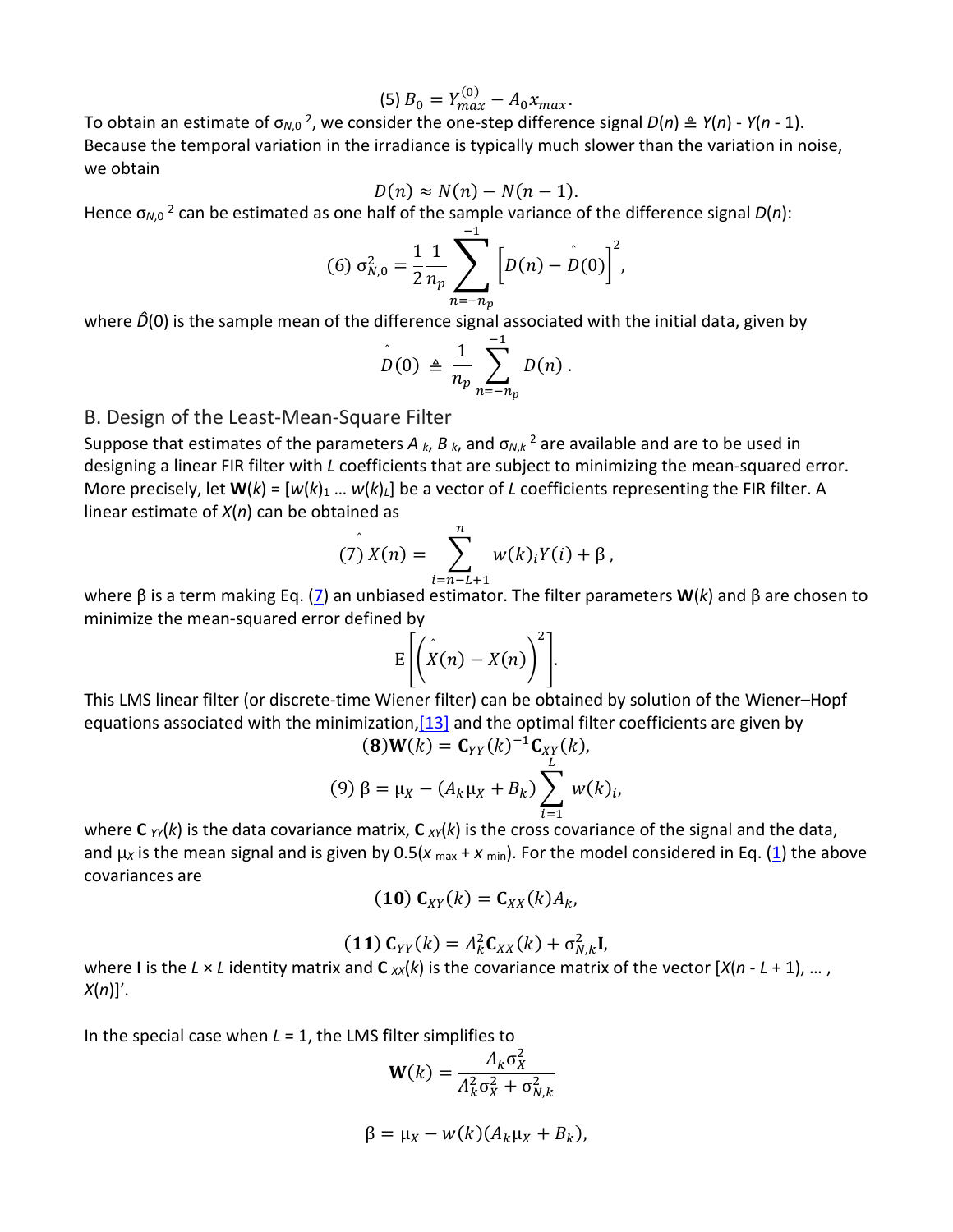where

$$
\sigma_X^2 = \frac{1}{12} (x_{max} - x_{min})^2
$$

is the variance of a uniformly distributed random variable<sup>[14]</sup> representing the irradiance.

#### C. Updating the Model Parameters

We now proceed to use the data  $Y(n)$  in the range  $kn \, p - n \, p \leq n \leq kn \, p - 1$  in estimating the updated parameters *A <sup>k</sup>*, *B <sup>k</sup>*, and σ*<sup>N</sup>*,*<sup>k</sup>* <sup>2</sup> of the *k*th block. (Recall that these updated parameters will be used in the LMS filter used to process the *k*th block of data.) The updated noise variance  $σ<sub>N,k</sub> <sup>2</sup>$  can be computed by use of the same difference technique used in the initial parameter estimation discussed in Subsection 3.A. In particular,

$$
(12) \sigma_{N,k}^2 \approx \frac{1}{2} \frac{1}{n_p} \sum_{n = kn_b - n_p}^{kn_b - 1} \left[ D(n) - D(k) \right]^2,
$$

where  $\hat{D}(k)$  is the sample mean of the difference signal, given by

$$
(13) D(k) \triangleq \frac{1}{n_p} \sum_{n=kn_b-n_p}^{kn_b-1} D(n).
$$

The parameters  $A_k$  and  $B_k$  are generated by means of matching the sample mean and the sample variance of *Y*(*n*) with the ensemble mean and the ensemble variance of *Y <sup>n</sup>*. More precisely, the sample mean and the sample variance of the data defined by

$$
(14) y(k) \triangleq \frac{1}{n_p} \sum_{n=kn_b-n_p}^{kn_b-1} Y(n),
$$
  

$$
(15) \sigma_Y^2(k) \triangleq \frac{1}{n_p} \sum_{n=kn_b-n_p}^{kn_b-1} \left(Y(i) - \hat{y}(k)\right)^2,
$$

respectively, are equated to the ensemble mean and the ensemble variance of *Y*(*n*), which are computed by use of expression [\(1](https://www.osapublishing.org/ao/fulltext.cfm?uri=ao-38-5-772&id=60204#fd1)). In particular, if we let  $\mu_X(k)$  and  $\sigma_X^2(k)$  denote the mean and the variance, respectively, of the signal for the frames indexed by  $kn \, p - n \, p \leq n \leq kn \, p - 1$ , we obtain

$$
(16)\,y(k)\approx A_k\mu_X(k)+B_k,
$$

(17) 
$$
\sigma_Y^2(k) \approx A_k^2 \sigma_X^2(k) + \sigma_{N,k}^2
$$
.

Estimates of  $\mu_X(k)$  and  $\sigma_X^2(k)$ , denoted respectively by  $\mu X(k)$  and  $\sigma X2(k)$ , can be obtained if we exploit the assumption that the irradiance at each detector is a uniformly distributed random variable in a range whose upper and lower limits are obtained as follows: Recall that  $\hat{X}(n)$ , in the range kn  $_b$ - n  $_b \le n \le n$ *kn <sup>b</sup>* - 1, represents the estimate of *X*(*n*) obtained by use of the LMS filter of the (*k* - 1)th block. If we substitute the maximum and the minimum of *X�*(*n*) over the prescribed range [denoted, respectively, by  $x_{\text{min}}(k)$  and  $x_{\text{max}}(k)$ ] in the formula[s\[14\]](https://www.osapublishing.org/ao/fulltext.cfm?uri=ao-38-5-772&id=60204#ref14) for the mean and the variance of the uniformly distribution random variable *X*(*n*), we obtain

(18) 
$$
\mu_X(k) = [x_{max}(k) + x_{min}(k)]/2,
$$
  
(19)  $\sigma_X^2(k) = [x_{max}(k) - x_{min}(k)]^2/12.$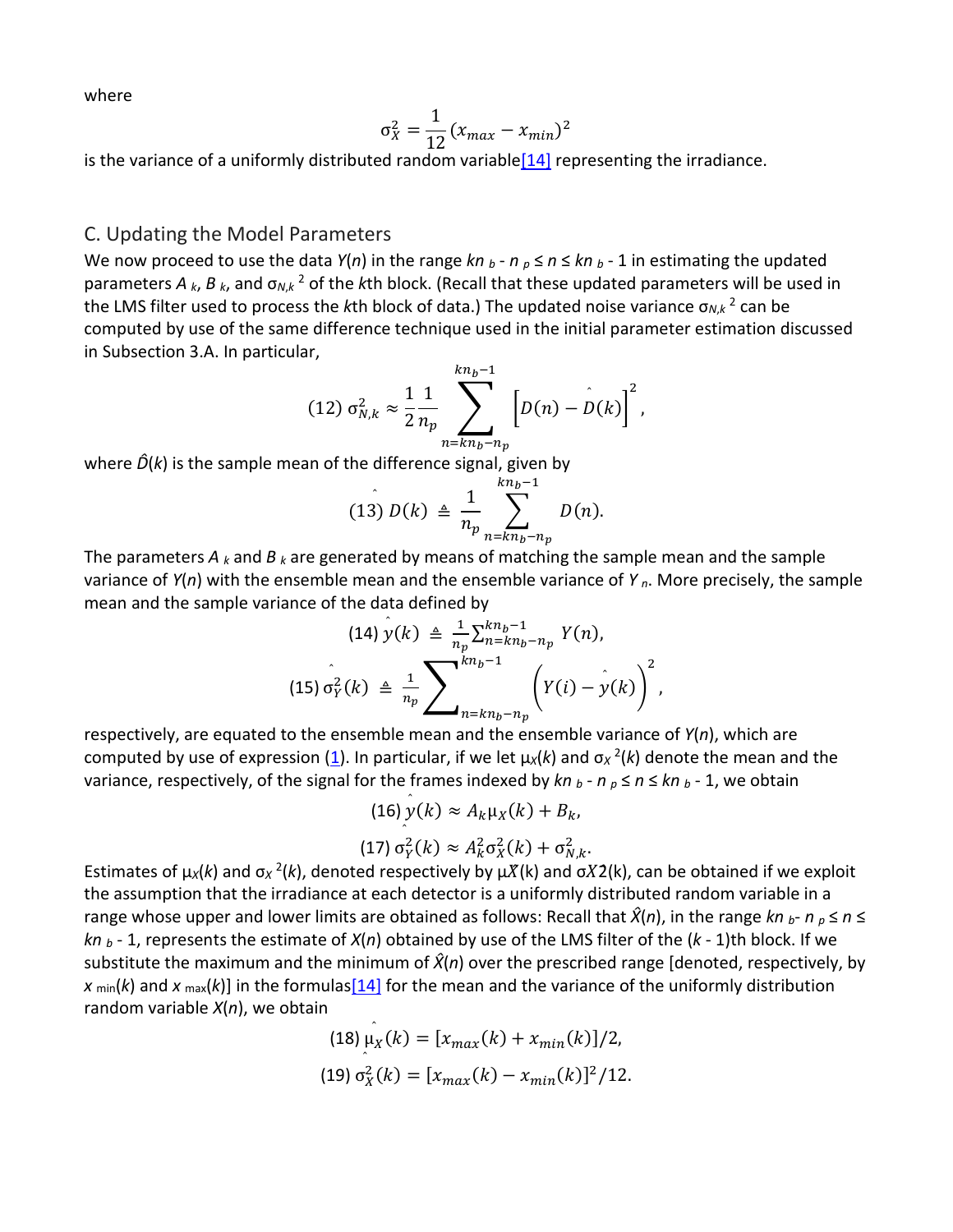Now by substituting Eqs. [\(14\)](https://www.osapublishing.org/ao/fulltext.cfm?uri=ao-38-5-772&id=60204#fd14) and [\(15\)](https://www.osapublishing.org/ao/fulltext.cfm?uri=ao-38-5-772&id=60204#fd15) into expressions [\(16\)](https://www.osapublishing.org/ao/fulltext.cfm?uri=ao-38-5-772&id=60204#fd16) and [\(17\)](https://www.osapublishing.org/ao/fulltext.cfm?uri=ao-38-5-772&id=60204#fd17), respectively, and by using the estimates in Eqs. [\(18\)](https://www.osapublishing.org/ao/fulltext.cfm?uri=ao-38-5-772&id=60204#fd18) and [\(19\)](https://www.osapublishing.org/ao/fulltext.cfm?uri=ao-38-5-772&id=60204#fd19), we can compute the updated parameters  $A_k$  and  $B_k$  as the solution to a system of two linear equation with two unknowns.

#### 4. Applications and Discussion

The proposed algorithm has been applied to two sets of real data from a  $128 \times 128$  pixel InSb Amber Model AE-4128 infrared FPA camera operating in the wavelength range of approximately  $3-5 \mu m$ . Terrestrial scenes are taken at two times during the day. There is a 3.5-h time lapse between the two sets of data. Two sets of parameter-estimation data are generated: A sequence of 3000 frames from the first data set is used for the initial parameter estimation, and another sequence of 3000 frames from the second data set is used to update the parameters. The parameter *n <sup>p</sup>*, introduced in Section 3, is therefore 3000, and the block-length parameter  $n<sub>b</sub>$  is approximately 23  $\times$  10<sup>6</sup> (corresponding to a real-time duration of 3.5 h). In capturing both sets of data the camera was moved manually by the operator.

Figure [2](https://www.osapublishing.org/ao/fulltext.cfm?uri=ao-38-5-772&id=60204#F2) shows a single frame of the uncorrected image from the first data set, and Fig. [3](https://www.osapublishing.org/ao/fulltext.cfm?uri=ao-38-5-772&id=60204#F3) shows a single frame from the second data set. In all of the examples described below, we took the length of the LMS filter as *L* = 1 and assumed that the irradiance from distinct frames was uncorrelated. This assumption simplified the design of the LMS filter and also generated good results. Note that increasing the number of coefficients *L* will result in better blocking of temporal noise because it amounts to the temporal weighted averaging of the frames. However, the improved temporal-noise performance is accompanied by a reduction in the temporal resolution.

For purposes of comparison a black-body radiator is used under laboratory conditions to generate six sets of flat-field images in the linear range of the detectors. These data are used to estimate the gain, the offset, and the noise variance associated with each detector. These parameters are computed by the fitting of the flat-field data to the mean, the variance, and the third central moment of *Y*(*n*) obtained by use of the model equations [\(1\)](https://www.osapublishing.org/ao/fulltext.cfm?uri=ao-38-5-772&id=60204#fd1). These parameters are then used to design a LMS filter to compensate for the spatial noise.

As a quantitative measure of performance, we use the performance parameter ρ, which measures the roughness in an image. More precisely, for any digital image *f*, we define

$$
(20)\,\rho(f) \triangleq \frac{\|h_1 * f\|_1 + \|h_2 * f\|_1}{\|f\|_1},
$$

where  $h_1$  is a horizontal mask [1, -1],  $h_2$  =  $h_1$ <sup>T</sup> is a vertical mask, the asterisk denotes discrete convolution, and, for any image *f*, ‖*f*‖<sup>1</sup> is its *L* <sup>1</sup> norm. (The *L* <sup>1</sup> norm is simply the sum of the magnitudes of all pixels.) The two terms in the numerator of Eq. [\(20\)](https://www.osapublishing.org/ao/fulltext.cfm?uri=ao-38-5-772&id=60204#fd20) measure the pixel-to-pixel roughness in the horizontal and the vertical directions, respectively. Normalization by |*f*||<sub>1</sub> in Eq. [\(20](https://www.osapublishing.org/ao/fulltext.cfm?uri=ao-38-5-772&id=60204#fd20)) makes ρ invariant under scaling. Clearly, ρ is zero for a constant image, and it increases with the pixel-to-pixel variation in the image.

## A. Applying the Algorithm to an Initial Set of Data

The initial parameter estimation (as described in Subsection 3.A) of the gain  $A_0$  and the offset  $B_0$  is performed with 300 frames uniformly sampled from the initial 3000 frames of the first data set. The reduction in sample size is carried out to reduce computation, and it does not result in a noticeable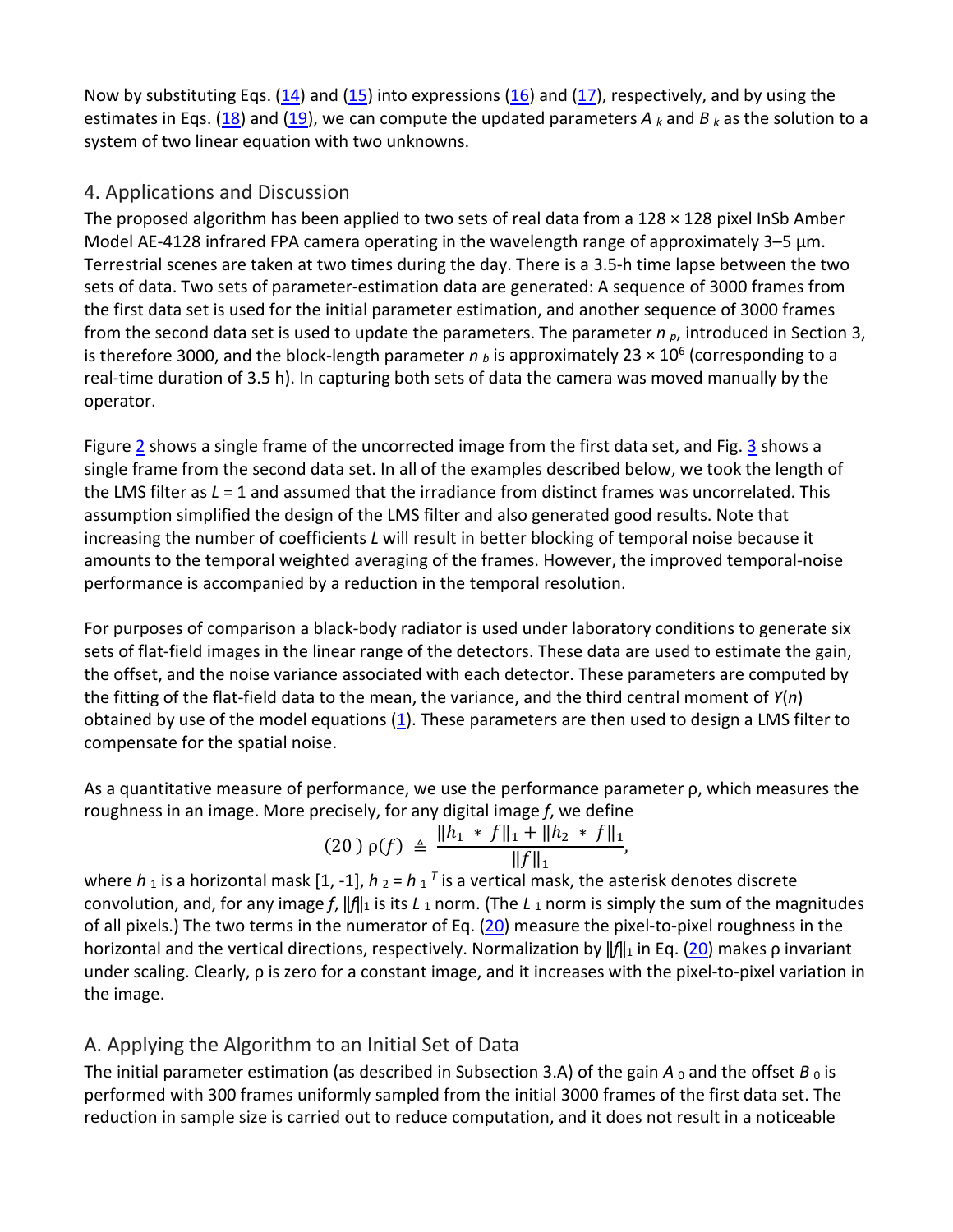change in the performance. The noise parameter is computed by the application of the difference-offrames method described in Subsection 3.A to all the 3000 frames in the first data set. The initial estimation of the noise variance, the gain, and the offset took approximately 25 min on a SUN-SPARC 120 workstation with matlab. The estimated gain is approximately 6%–10% greater than the gain computed by use of the black-body-radiation data. The offset varied approximately 16% from that computed by use of the black-body-radiation data. The standard deviation associated with data set 1 can be up to an order of magnitude higher than the one computed with the black-body radiation. This difference is expected because scene data were captured under outdoor conditions. The standard deviation of the noise, computed by use of black-body radiation, is found to be approximately 0.1% of the detector response.

Figure [4](https://www.osapublishing.org/ao/fulltext.cfm?uri=ao-38-5-772&id=60204#F4) shows the corrected version of the image in Fig.  $2$  when the above-described initial parameters are used in the design of the filter, as discussed in Subsection 3.B. The performance parameter p associated with the images in Figs. [2](https://www.osapublishing.org/ao/fulltext.cfm?uri=ao-38-5-772&id=60204#F2) and [4](https://www.osapublishing.org/ao/fulltext.cfm?uri=ao-38-5-772&id=60204#F4) are shown in Table [1](https://www.osapublishing.org/ao/fulltext.cfm?uri=ao-38-5-772&id=60204#t001) and indicate a reduction of approximately 25% in ρ after the correction. We found that, when the above initial gain and offset are updated by use of the same sample of data set 1 (with the technique described in Subsection 3.C), a significant improvement in the results is achieved. To generate these updates, we compute the range of irradiance for each detector by taking the maximum and the minimum of the initially corrected images in the 300 frames from data set 1. These statistics are then used to calculate the ensemble mean and the ensemble variance from Eqs.  $(18)$  and  $(19)$ , which are subsequently used in obtaining the new gain and offset. The updated gain and offset are within approximately 21% of their initial values.

Figure  $\overline{5}$  shows the corrected version of the image in Fig. [2](https://www.osapublishing.org/ao/fulltext.cfm?uri=ao-38-5-772&id=60204#F2) that was obtained by use of the updated LMS filter. It is clear that the updating of the gain and the offset results in a significant improvement in the performance. In fact, the performance parameter associated with Fig. [5](https://www.osapublishing.org/ao/fulltext.cfm?uri=ao-38-5-772&id=60204#F5) is only 5% greater than that associated with the image obtained by use of the calibration method (as shown in Fig.  $6$ ), as can be seen from Table  $\underline{1}$ . The performance parameter associated with Fig.  $\underline{5}$  is approximately 36% less than that associated uncorrected image.

#### B. Updating the Algorithm

Next we apply the algorithm to the second data set. The first step is to generate the updated gain, offset, and noise variance, denoted by *A* 1, *B* <sup>1</sup>, and σ*<sup>N</sup>*,1 2, respectively. Because the updated parameters associated with the first data set yielded improved results, we use them as a point of departure for generating the updated parameters  $A_1$ ,  $B_1$ , and  $\sigma_{N,1}$ <sup>2</sup>. The parameters  $A_1$  and  $B_1$  are generated by use of the theory presented in Subsection 3.A, and the updated noise variance  $\sigma_{N,1}$ <sup>2</sup> is generated by use of the difference-of-frames technique applied to all 3000 frames of data set 2. After these parameters are updated the updated LMS filter is constructed and used to perform NUC. For computational convenience, once again, we use a sample of only 300 frames from data set 2 to update the gain and the offset.

Figure  $\overline{1}$  shows the corrected version of the image in Fig.  $\overline{3}$  that was obtained by use of the updated LMS filter. The correction achieved compares well with the correction obtained by use of calibration, as shown in Fig. [8](https://www.osapublishing.org/ao/fulltext.cfm?uri=ao-38-5-772&id=60204#F8). In fact, both cases result in approximately the same performance parameter ρ, as can be seen from Table [2](https://www.osapublishing.org/ao/fulltext.cfm?uri=ao-38-5-772&id=60204#t002). The reduction in ρ is approximately 56%, which is greater than the reduction in ρ associated with data set 1 (36%).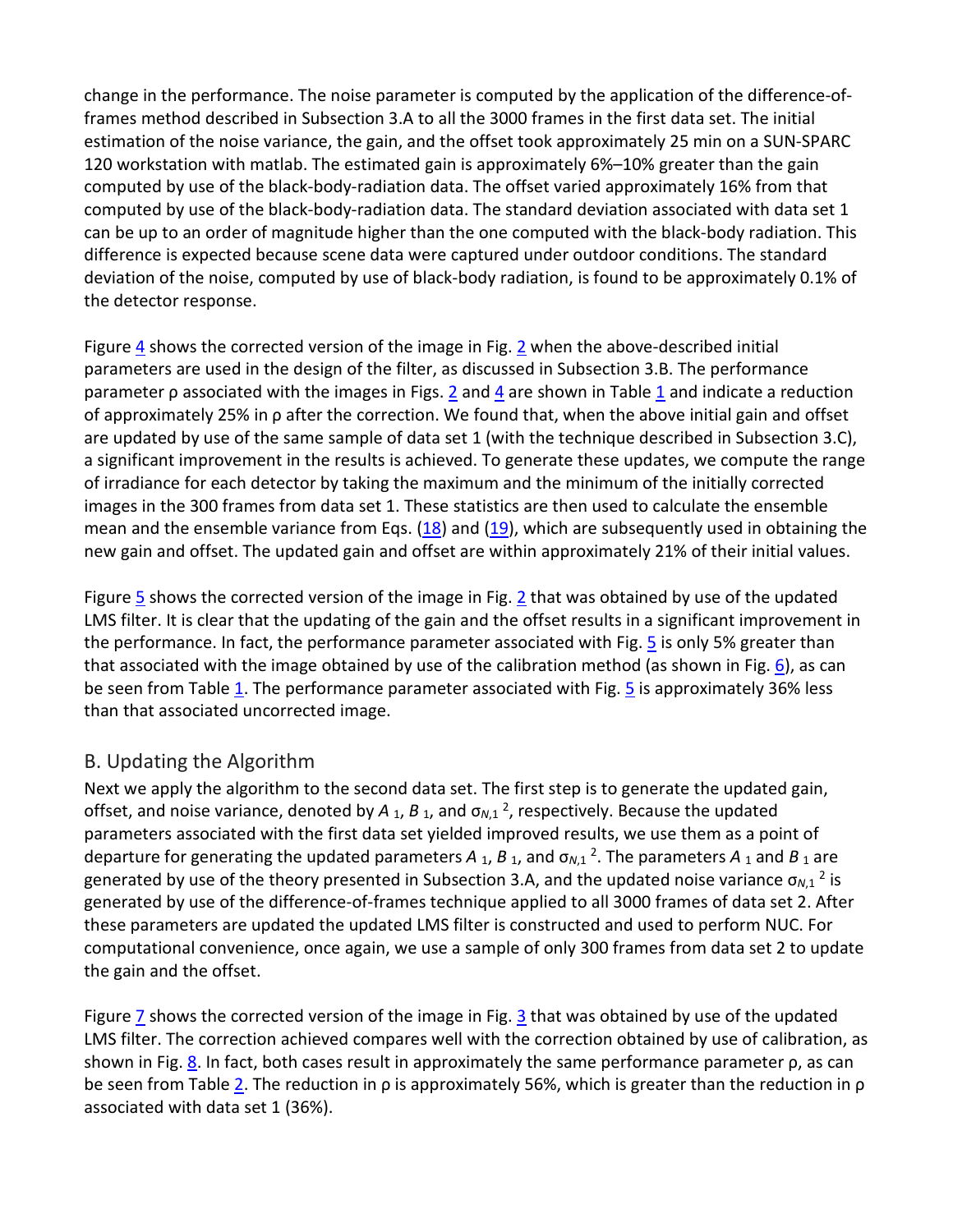To emphasize the role of updating the gain, the offset, and the noise variance, we attempted to perform NUC on data set 2 by using the LMS filter designed for data set 1, and the corrected image is shown in Fig. [9.](https://www.osapublishing.org/ao/fulltext.cfm?uri=ao-38-5-772&id=60204#F9) By comparing Figs. [9](https://www.osapublishing.org/ao/fulltext.cfm?uri=ao-38-5-772&id=60204#F9) an[d 7](https://www.osapublishing.org/ao/fulltext.cfm?uri=ao-38-5-772&id=60204#F7) and by observing the parameter ρ for each image (see Table  $2$ ), we can clearly see that updating the parameters significantly improves the performance.

## C. Further Comments

The key requirement for obtaining accurate initial estimates of the gain and the offset is that the range of irradiance (that each detector is exposed to) in the initial frames must be the same for all detectors. This requirement can easily be met, for instance, if the camera is exposed to a scene with a wide range of irradiance levels and is moved as the frames are acquired, so that all detectors are exposed to approximately the same range of irradiance. The above constant-range requirement resembles the constant-statistic assumption required by other scene-based algorithms[.\[11\],](https://www.osapublishing.org/ao/fulltext.cfm?uri=ao-38-5-772&id=60204#ref11)[\[9\]](https://www.osapublishing.org/ao/fulltext.cfm?uri=ao-38-5-772&id=60204#ref9)[,\[3\]](https://www.osapublishing.org/ao/fulltext.cfm?uri=ao-38-5-772&id=60204#ref3) However, the requirement that all detectors be exposed to the same range of irradiance (i.e., all detectors are exposed to the same minimum and maximum irradiance levels) is less restrictive than the traditional constant-statistic assumption, which requires that the mean and the variance of the irradiance be common to all detectors. For example, if the detectors in the center of the array are exposed to a warm object most of the time and the detectors on the perimeter of the array are exposed to that object only a fraction of the time, then, clearly, both groups of detectors are exposed to the same range. Nonetheless, the sample mean and the sample variance of the irradiance at the two detector groups can be significantly different because of the difference in the amounts of time each detector is exposed to the warm object.

In addition to the constant-range requirement, it is also desirable that the range of irradiance in the initial data set be comparable with the actual range of irradiance required for linear operation of the detectors. Our results indicate, however, that this requirement is not as important as the constantrange requirement. In our examples both of the data sets adequately satisfied both of the foregoing requirements. In fact, the algorithm was also tested with 300 frames of another set of initial data collected in the early morning when the irradiance level is low, and the quality of correction was found to be comparable with that of the previous cases of data sets 1 and 2.

An advantage of the reported algorithm over other existing scene-based NUC algorithm[s\[10\]](https://www.osapublishing.org/ao/fulltext.cfm?uri=ao-38-5-772&id=60204#ref10)[,\[9\]](https://www.osapublishing.org/ao/fulltext.cfm?uri=ao-38-5-772&id=60204#ref9)[,\[3\]](https://www.osapublishing.org/ao/fulltext.cfm?uri=ao-38-5-772&id=60204#ref3) is that the constant-range assumption is required here *only* in the initial parameter estimation of the gain and offset. Subsequent updates do not require the constant-range assumption. In addition, our algorithm has the added feature of updating the noise variance, which has not been included in most of the previous algorithms.

## 5. Conclusion

We have developed a statistical technique for estimating the gain, the offset, and the temporal-noise variance of each detector in a FPA by using only scene data. The estimated parameters are used in designing a linear LMS FIR filter that compensates for the spatial nonuniformity in the array gain, the offset, and the temporal-noise variance. The initial set of data used to start the algorithm is assumed to be spatially well distributed so that all detectors in the array are exposed to approximately the same minimum and maximum irradiance. The algorithm is subsequently updated by use of new data so that the estimated values of the gain, the offset, and the noise variance of each detector are current.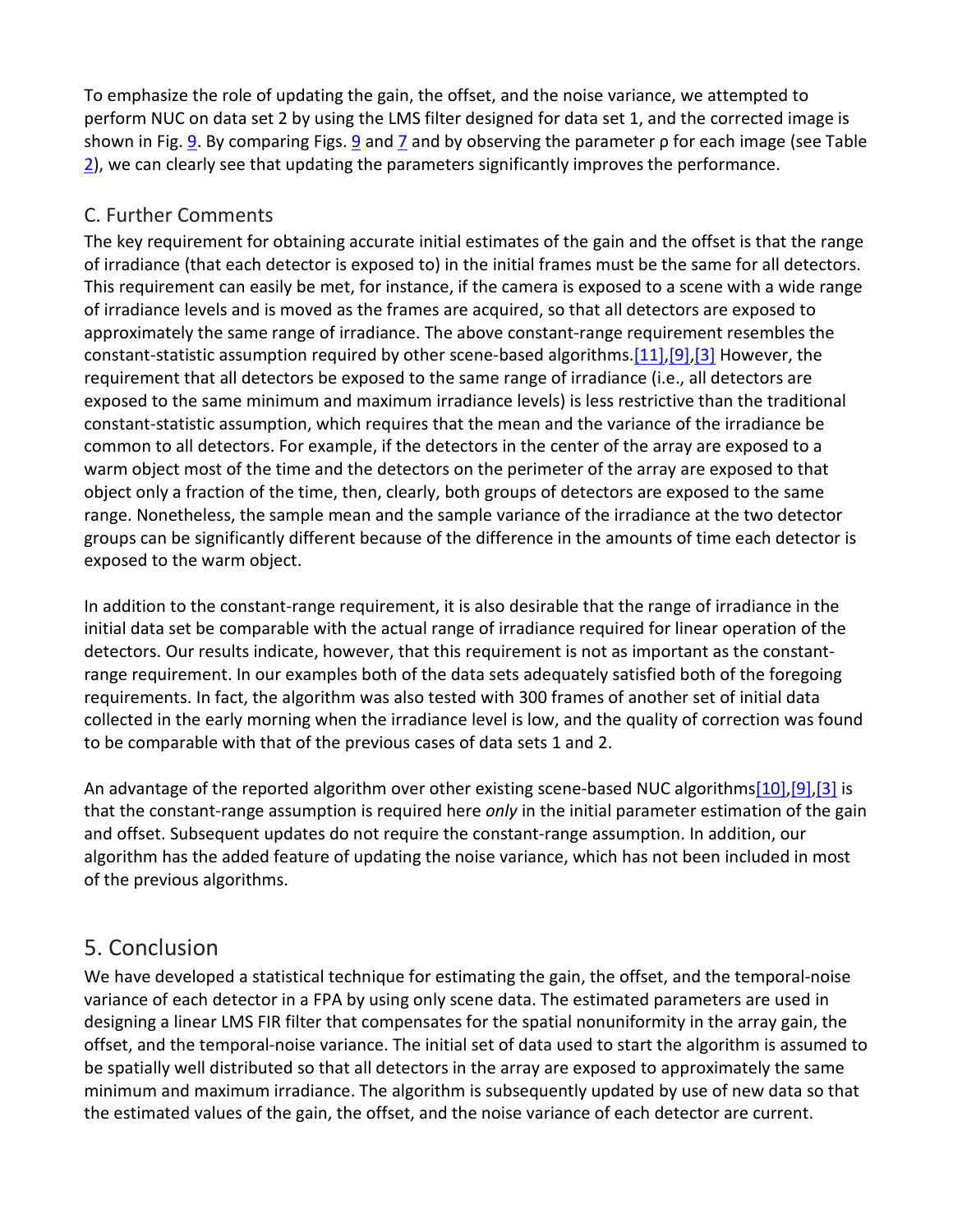The algorithm was tested with terrestrial scenes captured by an Amber infrared FPA camera. The achieved NUC was found to be comparable with the correction obtained by use of a multipletemperature calibration technique. The examples considered showed that the algorithm is robust in the sense that, even if the initial data lack a large dynamic range, the performance of the correction is quite good. Furthermore, the updating aspect of the algorithm allows the correction filter to adapt to the temporal changes in the characteristics of the individual detectors. These temporal changes include the well-known drift in the offset that traditionally has been compensated for by means of performing frequent calibrations. Although no temporal correlation in the irradiance was considered in the examples, the algorithm can readily utilize such added information to improve performance in cases in which the initial data are extremely poor. The use of such correlation information in the algorithm is akin to high-pass filtering, which is often employed in existing scene-based NUC algorithms.

The reported algorithm has the feature that, although correction is executed on a frame-by-frame basis, the updating of the parameters of the correction filter is carried out sparingly, which reduces the computational complexity. The average number of operations per frame per pixel is approximately 10. Such a low complexity level may lead to the real-time implementation of the algorithm.

The authors thank Carl White, Jim Glidewell, Ken Barnard, and Tony Absi, at the U.S. Air Force Research Laboratory, Wright-Patterson Air Force Base, for their support of this project. This research was funded by the National Science Foundation (Career Program MIP-9733308) and the U.S. AFRL, Wright-Patterson Air Force Base.

#### **Figures and Tables**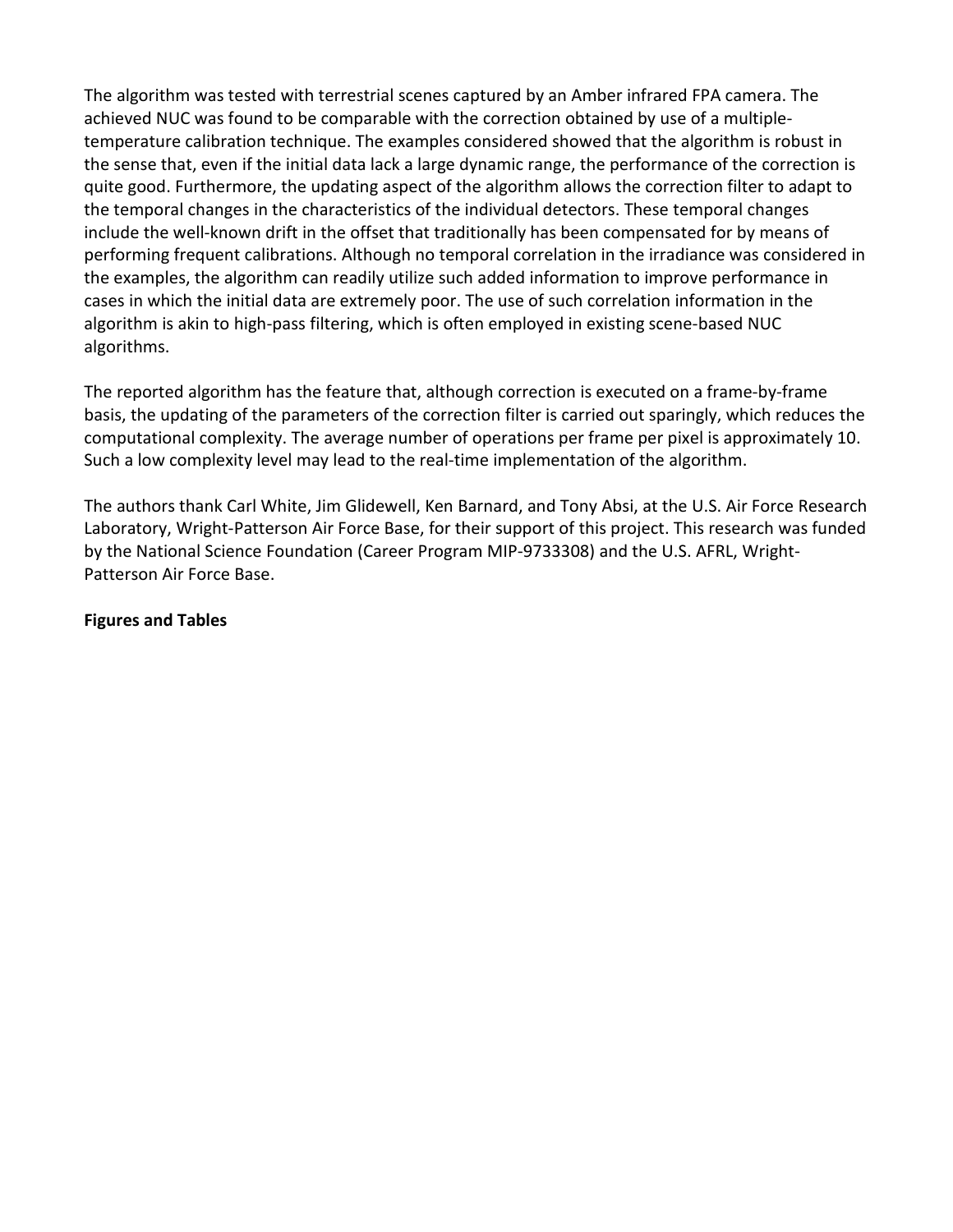

**Fig. 1** Block diagram of the statistical NUC algorithm.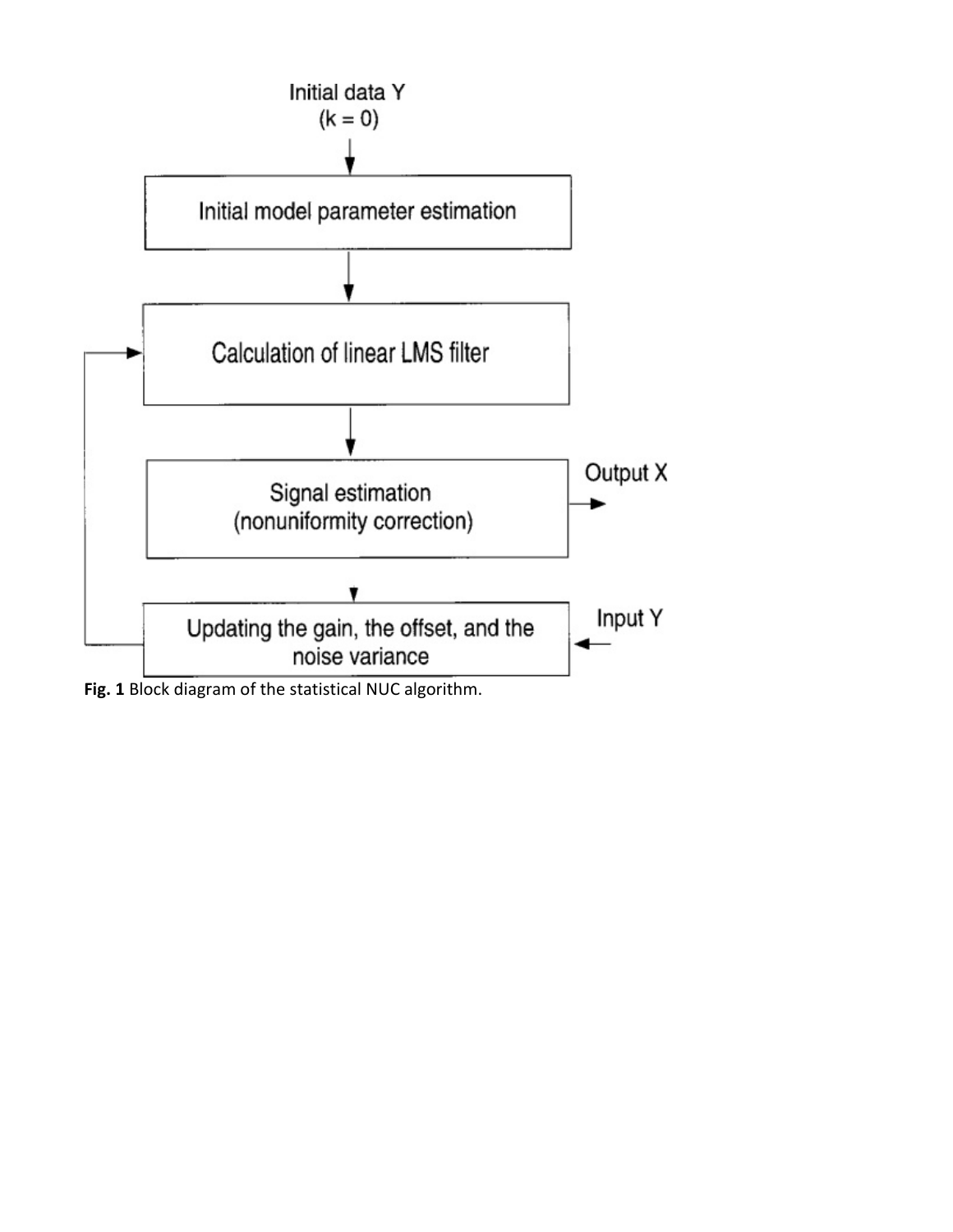

**Fig. 2** Single frame from the uncorrected first data set.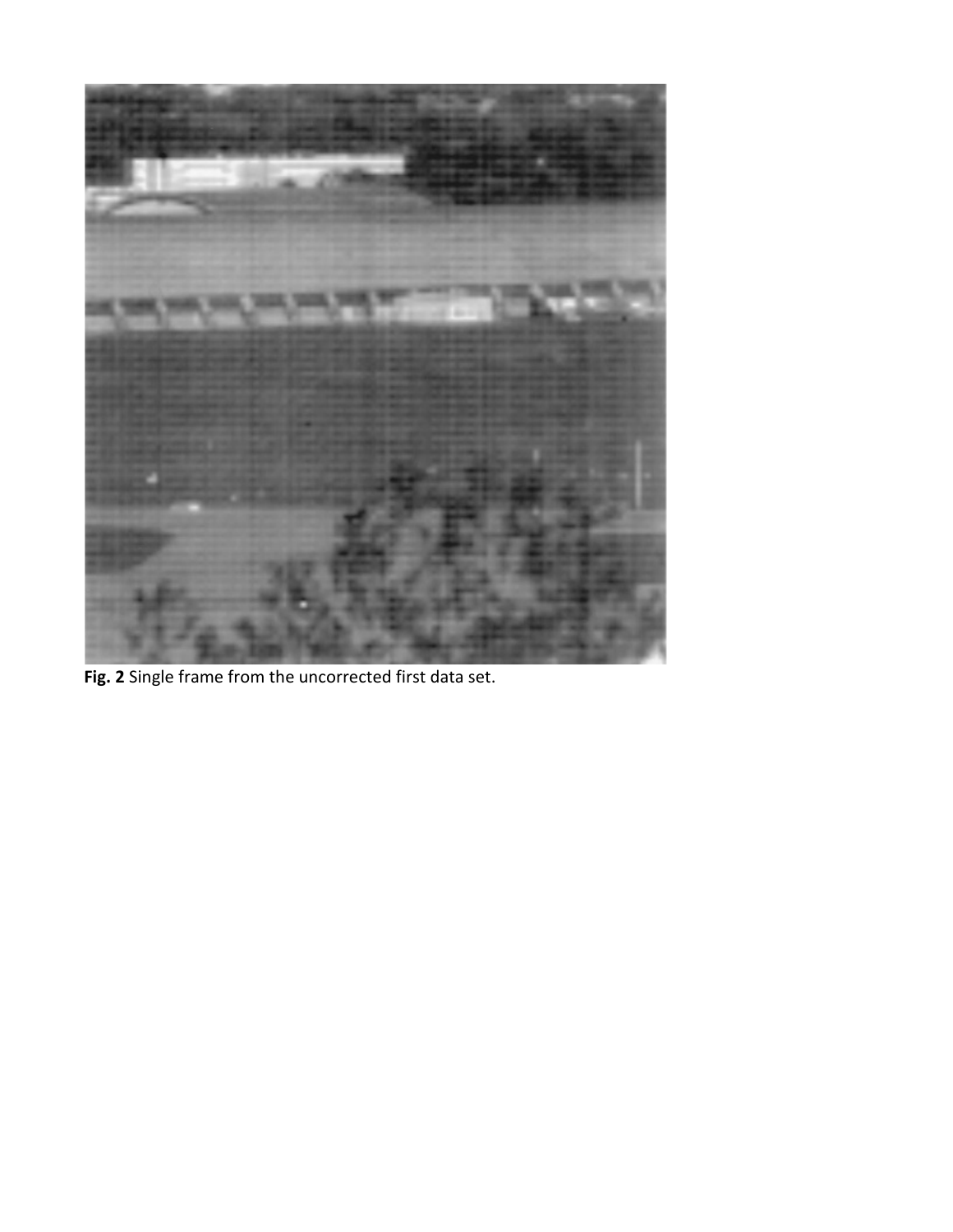

**Fig. 3** Single frame from the uncorrected second data set.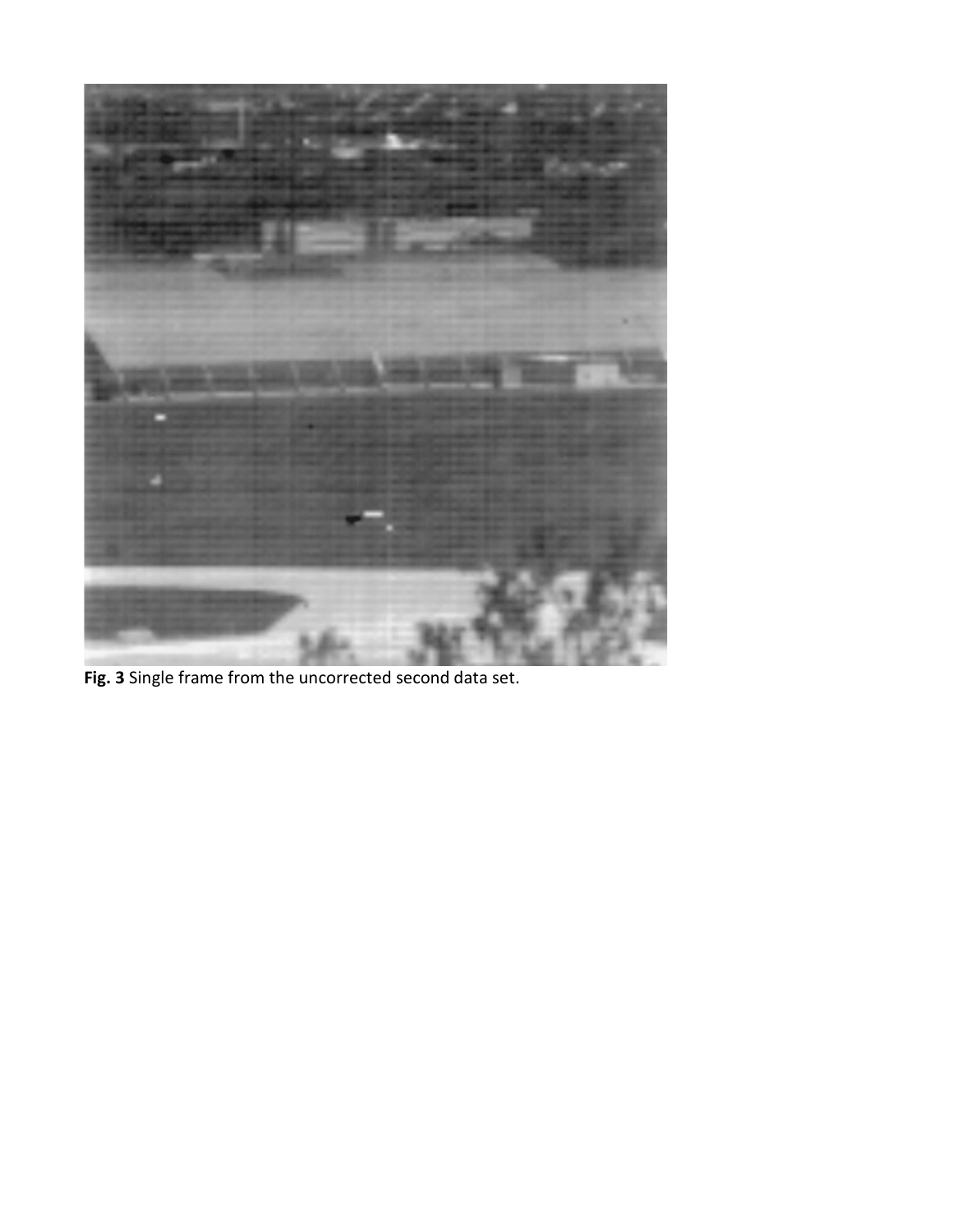

Fig. 4 Frame from Fig[. 2](https://www.osapublishing.org/ao/fulltext.cfm?uri=ao-38-5-772&id=60204#F2) but with NUC by use of the initial estimates of the gain, the offset, and the noise variance.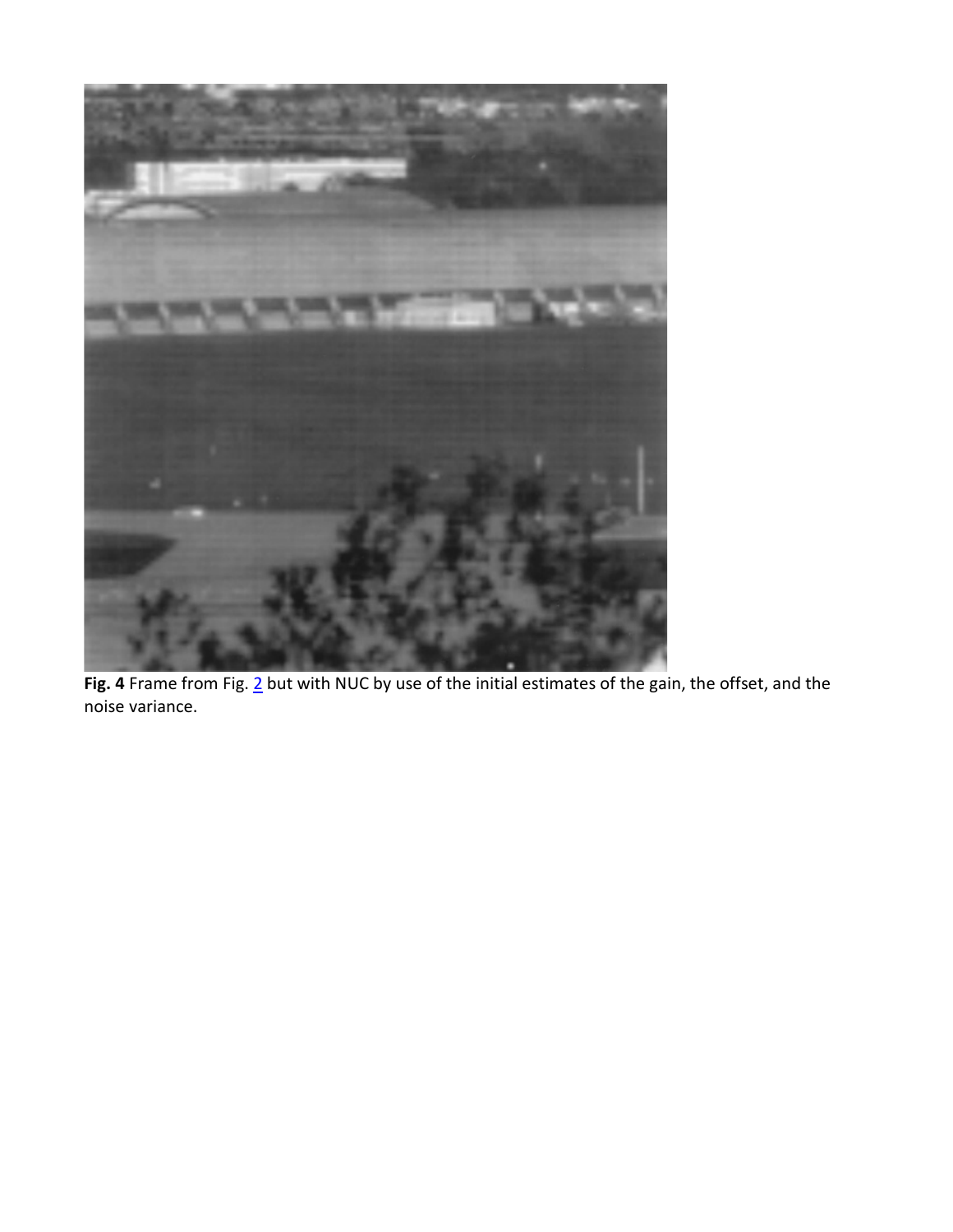

**Fig. 5** Corrected version of the image of Fig. [2](https://www.osapublishing.org/ao/fulltext.cfm?uri=ao-38-5-772&id=60204#F2) obtained by use of the updated gain and offset. Note the improvement, which is due to recursion, in the correction compared with that of the image of Fig.  $\underline{4}$ .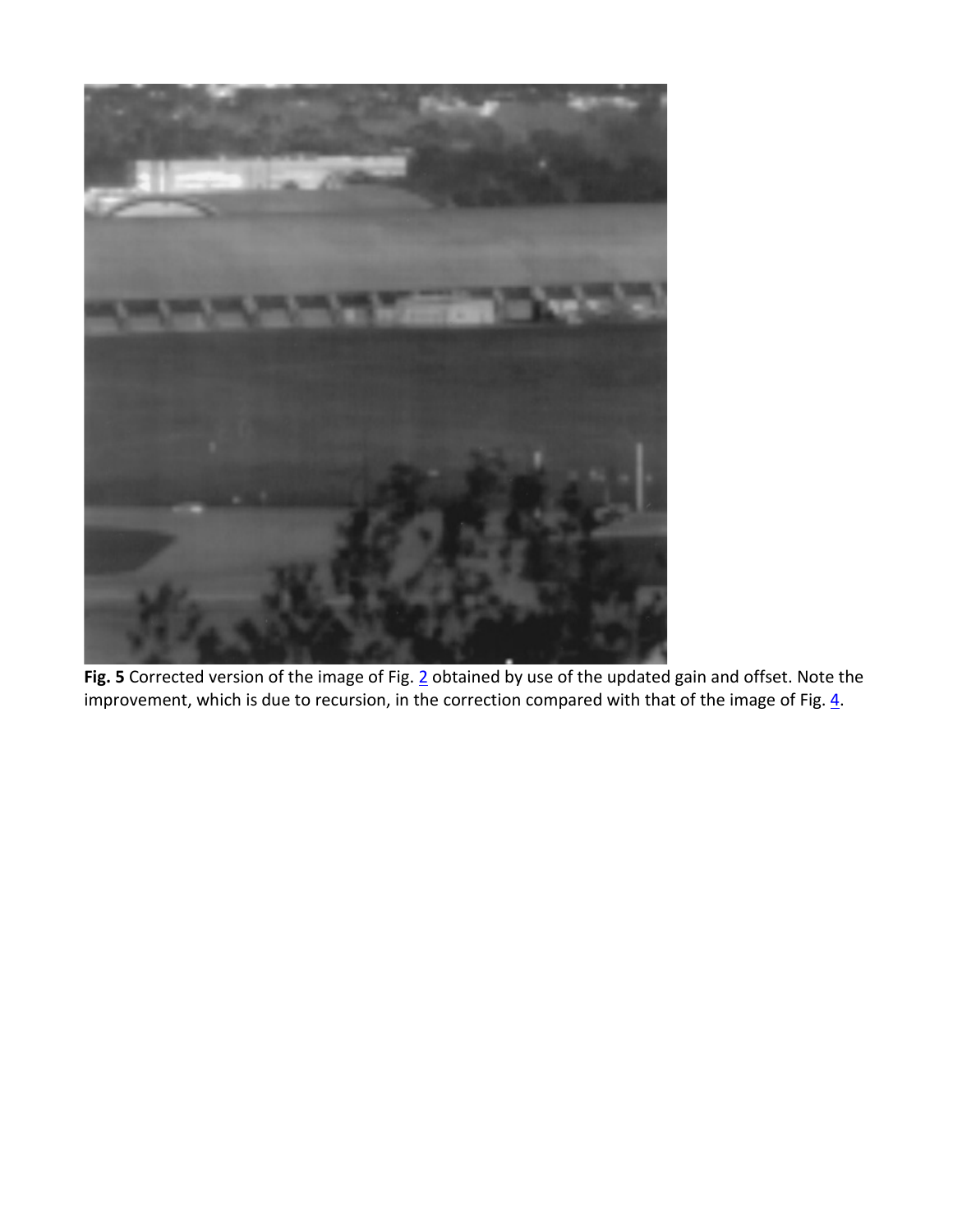

**Fig. 6** Corrected version of the frame of Fig. [2](https://www.osapublishing.org/ao/fulltext.cfm?uri=ao-38-5-772&id=60204#F2) obtained by use of a multiple-point calibration method.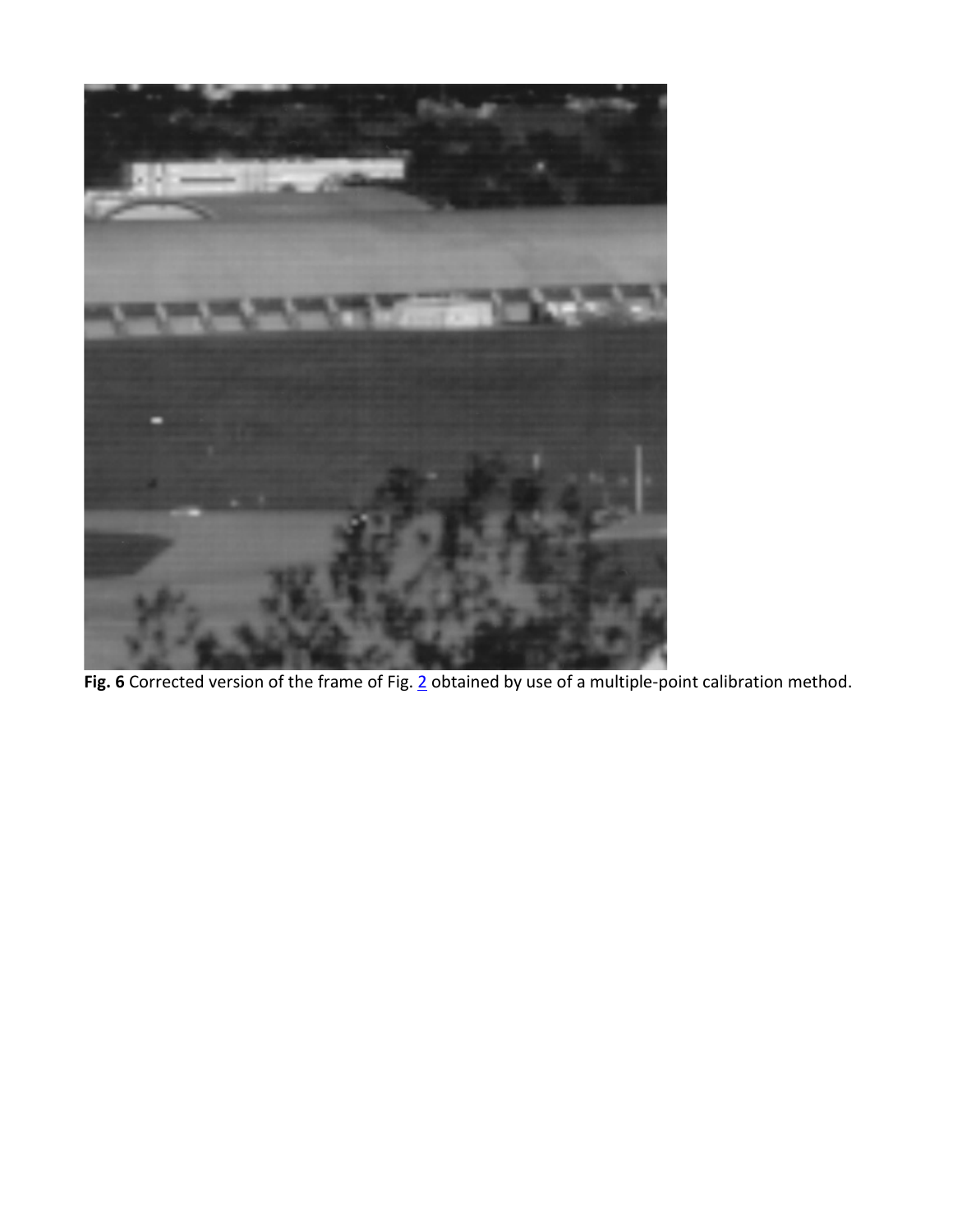

Fig. 7 Corrected version of the scene from Fig. [3](https://www.osapublishing.org/ao/fulltext.cfm?uri=ao-38-5-772&id=60204#F3) obtained by use of the updated gain and offset.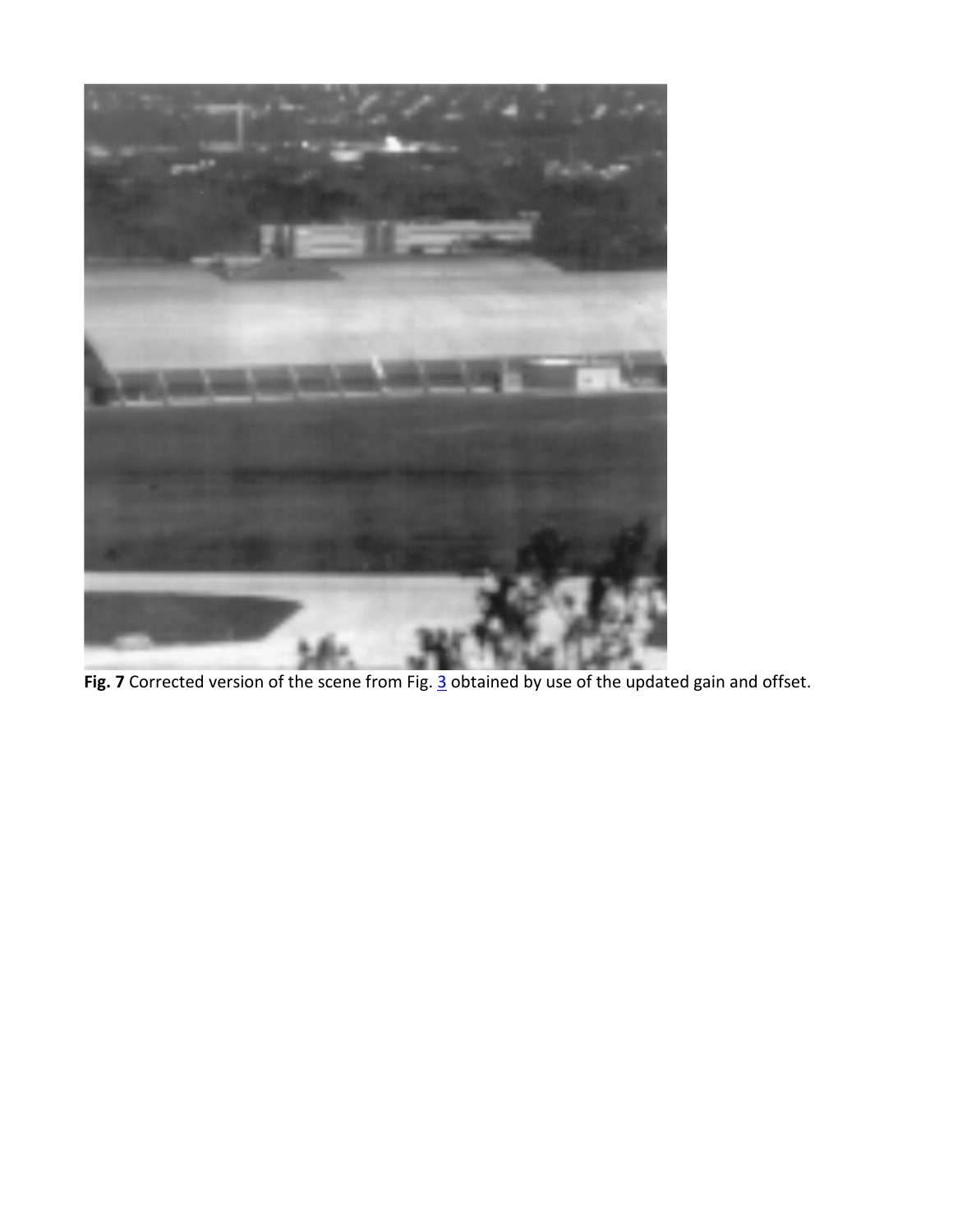

**Fig. 8** Corrected version of the frame of Fig. [3](https://www.osapublishing.org/ao/fulltext.cfm?uri=ao-38-5-772&id=60204#F3) obtained by use of a multiple-point calibration method.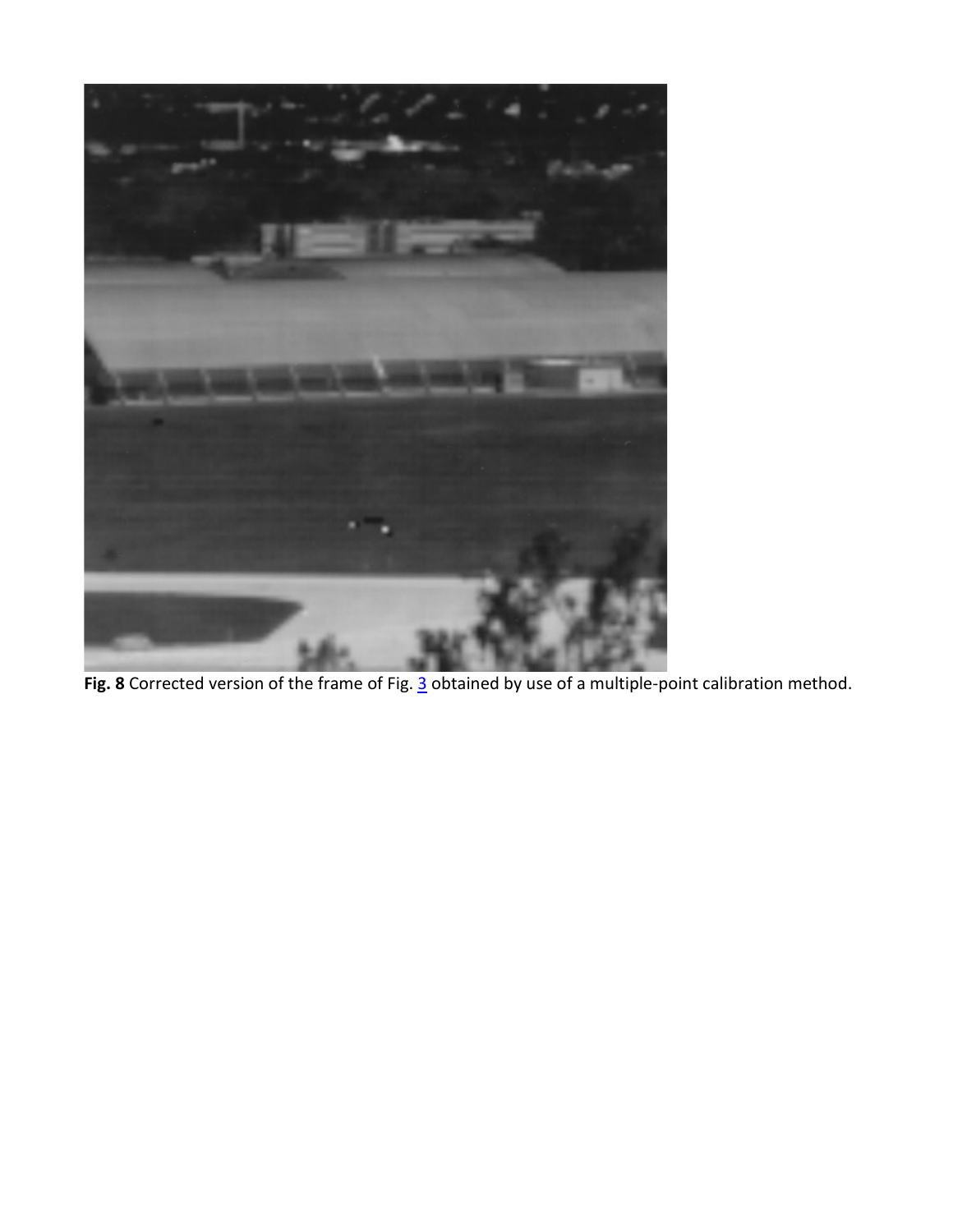

**Fig. 9** Corrected version of the frame of Fig. [3](https://www.osapublishing.org/ao/fulltext.cfm?uri=ao-38-5-772&id=60204#F3) obtained by use of the new algorithm but with use of the gain and the offset that correspond to data set 1. The advantage of updating the gain and the offset is evident compared with the image of Fig.  $\overline{2}$ .

|             |                   |                         | Corrected Images  |                     |
|-------------|-------------------|-------------------------|-------------------|---------------------|
|             |                   |                         |                   |                     |
| Performance | Uncorrected       | <b>Without Updating</b> | With Updating     | Calibration         |
| Parameter   | Image             | (Fig. 4)                | (Fig. 5)          | Correction (Fig. 6) |
|             | (Fig. 2)          |                         |                   |                     |
|             | $3.4 \times 10^3$ | $2.6 \times 10^3$       | $2.2 \times 10^3$ | $2.1 \times 10^3$   |

#### **Table 1.** Performance Parameter ρ for Data Set 1

|             |                     |                   | <b>Corrected Images</b> |                   |
|-------------|---------------------|-------------------|-------------------------|-------------------|
|             |                     |                   |                         |                   |
| Performance | Uncorrected         | With Updating     | Calibration             | Correction by Set |
| Parameter   | Image               | (Fig. 7)          | Correction (Fig. 8)     | 1 Filter (Fig. 9) |
|             | (Fig. 3)            |                   |                         |                   |
|             | $4.9 \times 10^{3}$ | $2.2 \times 10^3$ | $2.2 \times 10^3$       | $2.9 \times 10^3$ |

**Table 2.** Performance Parameter ρ for Data Set 2